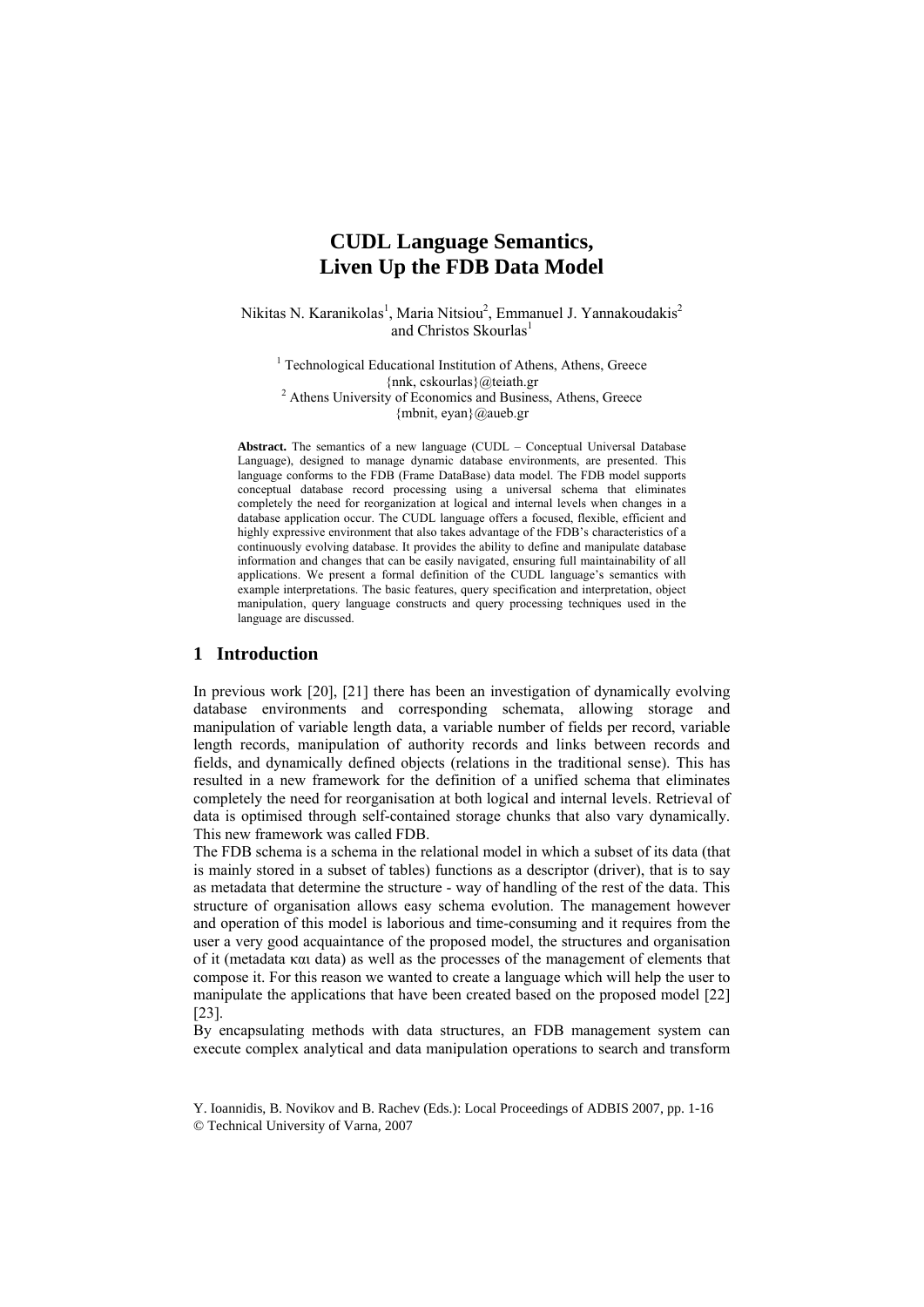information. FDB developers can write complete database applications with a modest amount of additional effort.

Let us analyse this a bit more. The user conceives the data of an FDB system via CUDL *as an extension* of the relational model. What the user conceives gives him tables (entities in the FDB model), rows (frames in the FDB model) and columns (tags in the FDB model). More specifically, it gives him the sense of the organisation of data under the form of tables *with certain moreover extensions*. Concretely these extensions refer to that each field can have *multiple values*, meaning that a cell as it is meant in the relational model in the CUDL language can be a *list of values*. Also a cell in CUDL can have *multiple subfields*. Moreover it can have a combination of the two precedents, where *a cell can by itself entertain a table*.

Another conceivable extension that experiences the user from the CUDL language is that the fields of what the user considers as data of the relational model can have *variable length*. And finally the CUDL language entertains the possibility of dynamic evolution of a database which is an inherited attribute of the underlying FDB system.

As we know, the definition of a programming language consists of at least two parts, the syntax and the semantics. The syntax is concerned with the form of expressions, which are allowed in the language. On the other hand the semantic definition could describe the expression or program or it could describe how to execute or evaluate them [8].

In this paper we introduce the syntax and semantics of the CUDL language. The CUDL query language is developed into a language over the FDB data model.

The formal specification of programming languages is an established field in computer science. Syntax is often formally defined using a BNF grammar that describes the set of legal sentences in the language. Semantics, however, is less often defined with any formal rigour. The definition of semantics has the following objectives:

- − to allow for a deep understanding of the language
- − if the language is not yet fixed, the formal description leads to the possibility of improvement and generalization of language constructs
- − to make implementation much easier. (Indeed, a deep understanding of the semantics is a prerequisite for the implementation of any language)
- − to make possible the formal study of language properties [11]

The language examined here defines the semantics by a mixture of informal rules, and examples. The data source used as example is intended only to illustrate the main concepts, and does not cover all the language features**.** We think that its essential features can be introduced by giving expressions for our querying primitives [14]. Its functionality is illustrated by means of numerous useful CUDL queries. The novelty of CUDL lies in its ability to smoothly combine schema and data querying while exploiting all FDB modelling features.

Section 2 contains a brief review of the FDB model. It also presents related works. In section 3 we exploit some aspects of the FDB model that required improvement and the improvements that we introduce. Section 4 describes the CUDL language syntax and semantics. Section 5 contains discussion, conclusion and future work.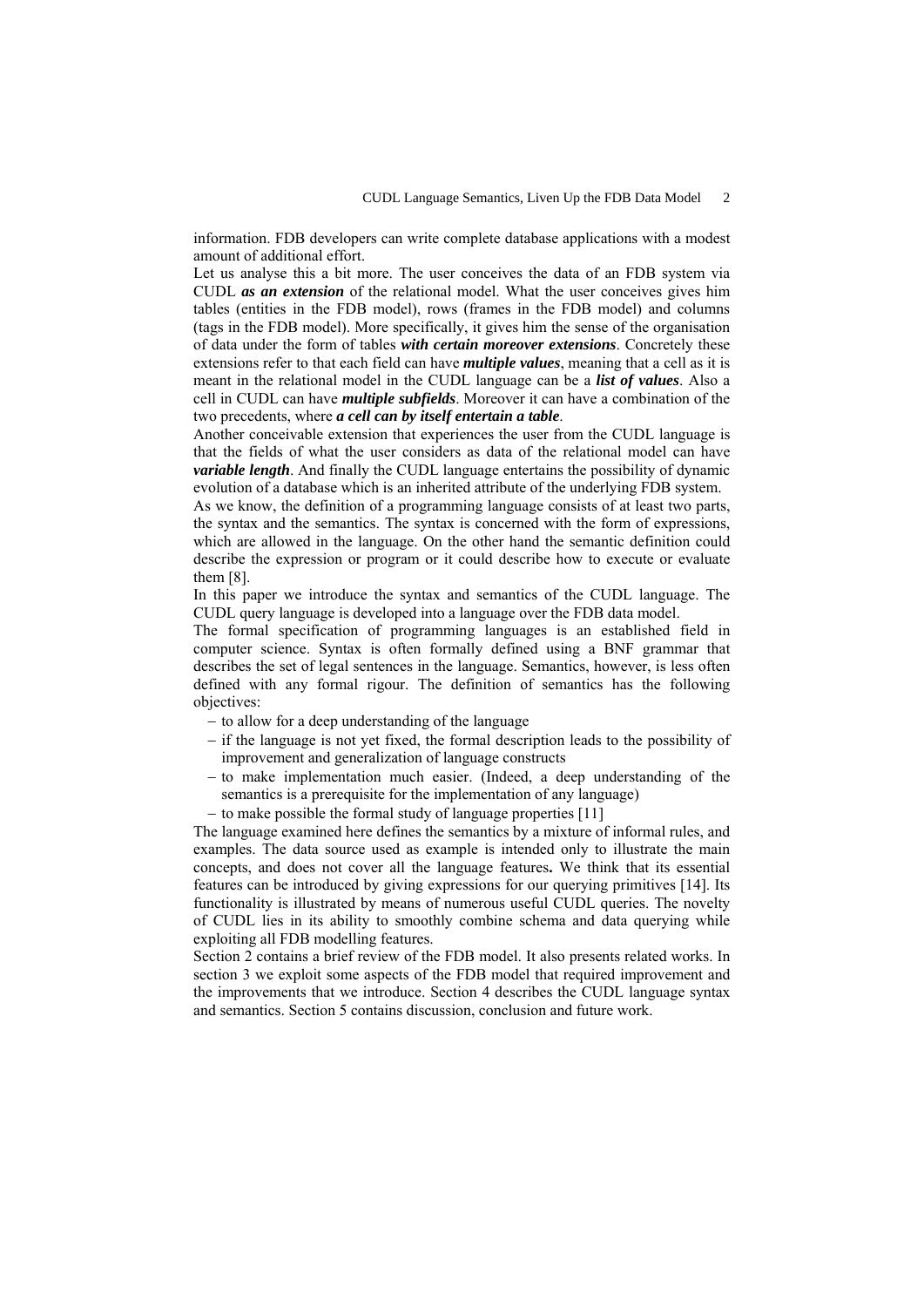# **2 FDB and Related works**

In [20], [21] authors have proposed a new framework for building databases without the need for schema reorganization when changes in the database must occur.

The work that has been carried out aimed at the design and implementation of a framework that can be attached to an existing relational model in such a way as to offer hybrid facilities for both relational and object oriented platforms. The ultimate objective was to establish a new framework that can lead us to an independent database management system with built-in utilities [20], [21].

Such a database schema is indeed difficult for any user to maintain. Therefore we need a tool which can offer easy, focused, flexible management of this schema with the minimum effort from the user

 In order to provide such a tool, we focused our research over the past few years, in the design of a new language, which we call CUDL [22], that offers a targeted, focused and easy to use management system for the FDB database framework. We decided to go with the design of a totally new language as from our research it became apparent that, so far, no existing database language could capture all of the FDB model capabilities and distinctiveness. Because of this distinctiveness it was also obvious that no existing database language could offer an easy to use and flexible tool that could focus entirely on the FDB data model without any excess elements.

Schema evolution has attracted a considerable amount of attention in the database community [1], [2], [4], [5], [7].

There are some approaches that use the temporal database theory and incorporate temporal support within the meta-database, thus permitting the modelling of changing schemata [15], [12]. Applications written to access an old schema can still work after the schema changes, because past schemata are retained [15]. The queries are guaranteed to return the same results as if they were executed before the schema change took place. Data inserted in the format of the new schema are not accessible through the old programs, so the functionality provided is limited to old data. However, changes still need to be made to the applications in order to cope with changes in the real world being modelled.

Most of the approaches proposed fall, particularly in the context of object-oriented databases [3], [4], [6], [2], [17], [18], [19], [13], [16]. Theses approaches can be divided into three categories based on the external representation of the structure of the objects in the database (object schema) to application programs and interactive users and the internal representation of the objects in the underlying database.

In the area of multi-value, multi attribute fields in their work, Karanikolas and Scourlas [9], present a document management, text classification and text retrieval system (named CAIRN) that combines the ideas of multi-value (multi-row) fields, multi attribute (multi-column) fields and the combination of both of them. In other words it also permits to use two dimensional tables in the position of a single field.

In his work, Karanikolas [10] presents also a Field Based QBE where the user can take advantage of the multi-value / multi attribute fields and express queries requiring to retrieve records (frames in the FDB terminology) that contain two (or more) distinctive values concurrently in the same record (frame).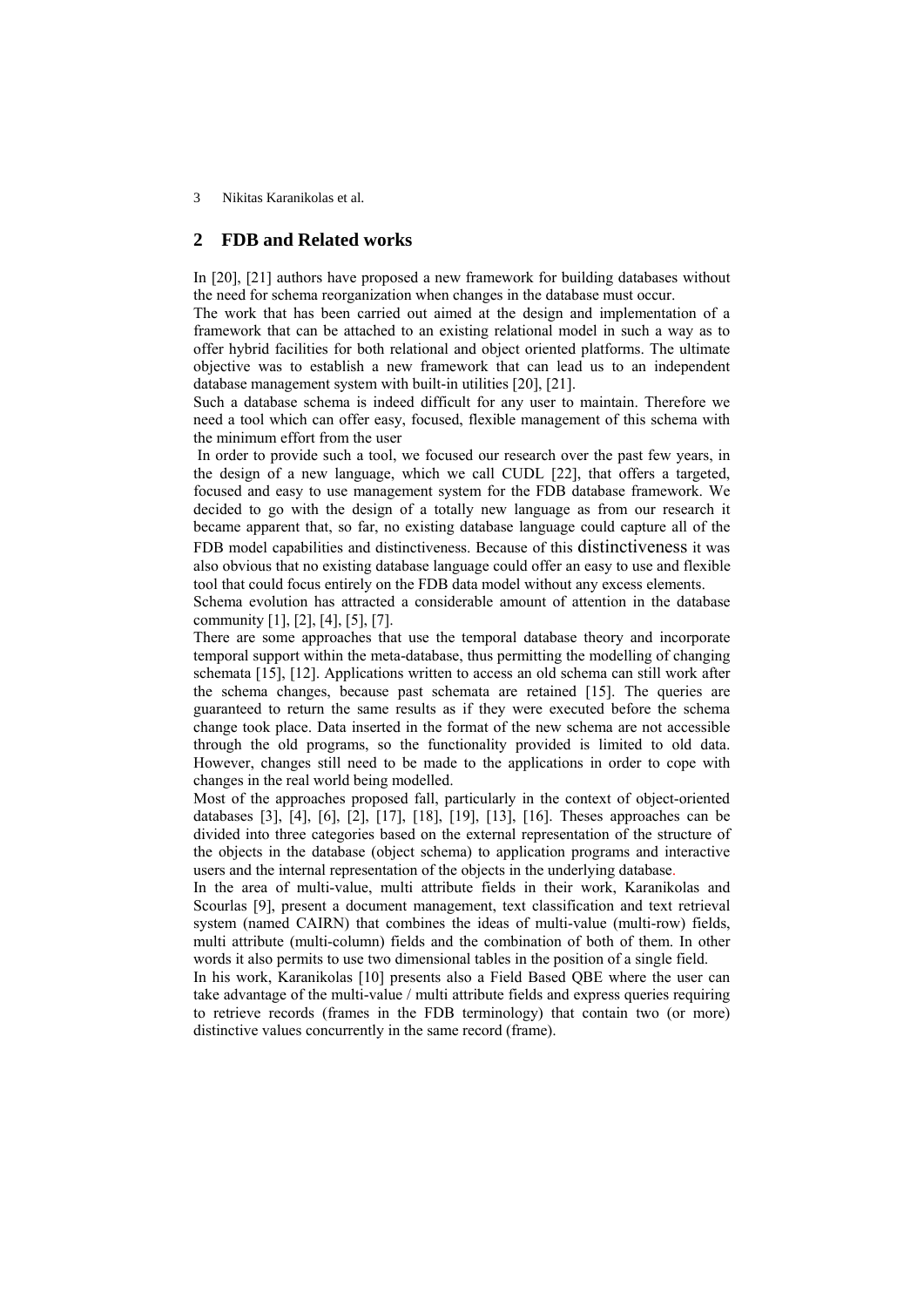# **3 FDB Enhancements and Clarifications**

In this section we propose an improved FDB schema and discuss the improvements in detail. The basic schema of the proposed framework has the following form (note that primary keys are underlined):

| Languages           | (language id, lang name)                                          |
|---------------------|-------------------------------------------------------------------|
| Datatypes           | datatype id, datatype name)                                       |
| Messages            | (message id, language, message)                                   |
| Entities            | (frame entity id, title)                                          |
|                     | Title references message id in messages                           |
| Tag_attributes      | (entity, tag, title, occurrence, repetition, authority, language, |
|                     | datatype, length)                                                 |
| Subfield attributes | (entity, tag, subfield, Title, occurrence, repetition, language,  |
|                     | datatype, length)                                                 |
| Catalogue           | (Entity, Frame object number, Frame object label,                 |
|                     | Temp stamp)                                                       |
| Tag data            | (Entity, Frame object, Tag, Repetition, Chunk, Tdata)             |
| Authority links     | (From entity, Auth tag1, To entity, Auth tag2,                    |
|                     | mn data loc)                                                      |
| Subfield data       | (Entity, Frame object, Tag, Tag repetion, Subfield,               |
|                     | Subfld Repetition, Chunk, sdata)                                  |

# **3.1 Handling Relations Between Data**

It carries into effect 1:M and M:N relations without the need for intermediate sets (tables). 1:M relations are carried into effect very easy with tags that accept repetitions. M:N relations are also carried into effect with repetitions. In these cases there is the capability for the data of the M:N relation to be stored in either one of the two entities. In order to avoid the danger of redundancy (by the creation of a tag with repetitions in both entities) we added the attribute mn\_data\_loc (with values in the domain  ${L(R)}$  in the authority links set which defines the entity where the tag with repetitions is stored.

### **3.2 Multilinguality of the Model and Datatyping**

Aiming at the easy transfer of an FDB-CUDL application in another language we moved on certain improvements - adaptations of the FDB of model. In the new improved version of the FDB model we have replaced the fields tag\_indicator2 and tag indicator3 in the set tag attributes with language and datatype respectively. Also we have added the field language and have replaced the field subfield\_indicator with datatype in the subfield\_attributes set.

The second (datatype) indicator is concerned with the type of data having the data stored in the tag\_data and the subfield\_data set.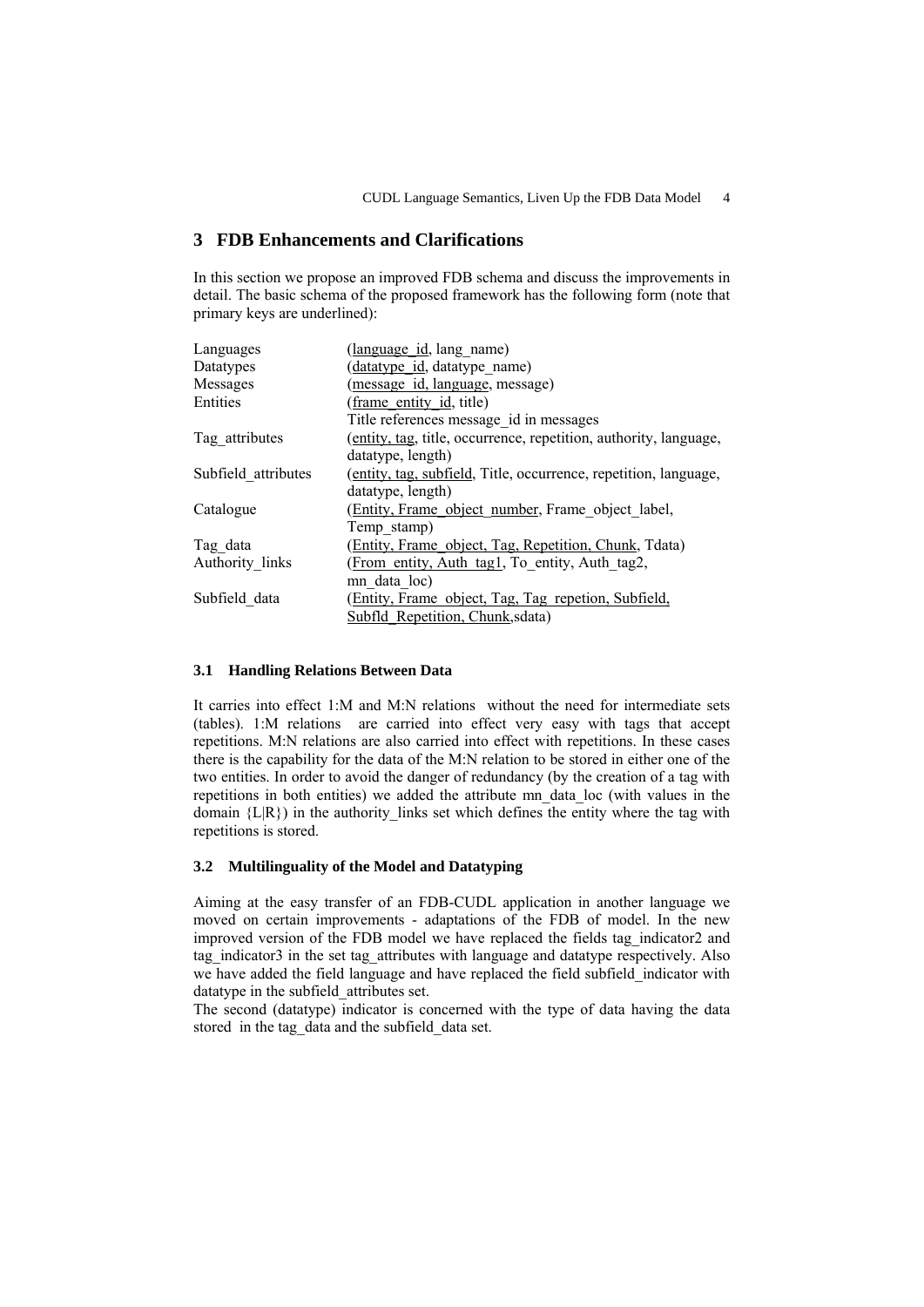# **3.3 Relating Tags and Subfields**

In the previous presentations of the FDB model it had not become quite clear how the data that exist in the set tag\_data are connected with their corresponding data that are likely to exist in the set subfield\_data. This is made possible via the values that exist under the attributes entity+frame\_object that exist in the two sets. That is to say, that each data that corresponds in the combination entity+frame object+tag+subfield in set subfield data is the data that corresponds in the combination entity+frame\_object+tag in set tag\_data.

# **3.4 Composite Datatype**

A restriction that we place for the FDB model and materialise with language CUDL, as we report below, is that when a combination of entity+tag has subfields in the datatype attribute we should declare as datatype the value "composite". In different case (that is to say when we have declared another datatype) we should not be allowed to add any subfield\_attributes for this particular entity+tag. In the previous version of the FDB model the user had the right to determine even in the tag\_attributes that contained subfield\_attributes a specific type of data. But we considered that this did not reflect suitably the reality of an application since subfield\_attributes that belonged in a tag\_attribute could be of a different type of data either from each other or with regard to the tag\_attribute they belonged.

# **3.5 Check Repetitions**

A second restriction that we have added for the FDB model is that when it has not been given in set tag\_attributes and subfield\_attributes under the field repetition the value 'R' it should not be allowed to insert repeated data in the sets tag data and subfield data.

### **3.6 Numerical datatypes**

One more restriction that we have placed for the FDB model is that when we have declared as types of data in the set tag\_attributes and subfield\_attributes certain types (such as real, integer etc) it should not be allowed to declare a value for this datatype's corresponding length attribute.

### **3.7 Other improvements**

Other improvements that we made in respect with the previous version of the FDB model [20], [21] are listed below:

- − The set indicator2\_data is renamed in languages, because we considered that the new name represents better the content of this set.
- − The set indicator3\_data it was renamed in datatypes, because, also, we considered that the new name represents better the content of this set.
- − The Set indicator1\_data has been removed, because we considered that the information that this set contained was not essential for our model. Also, we have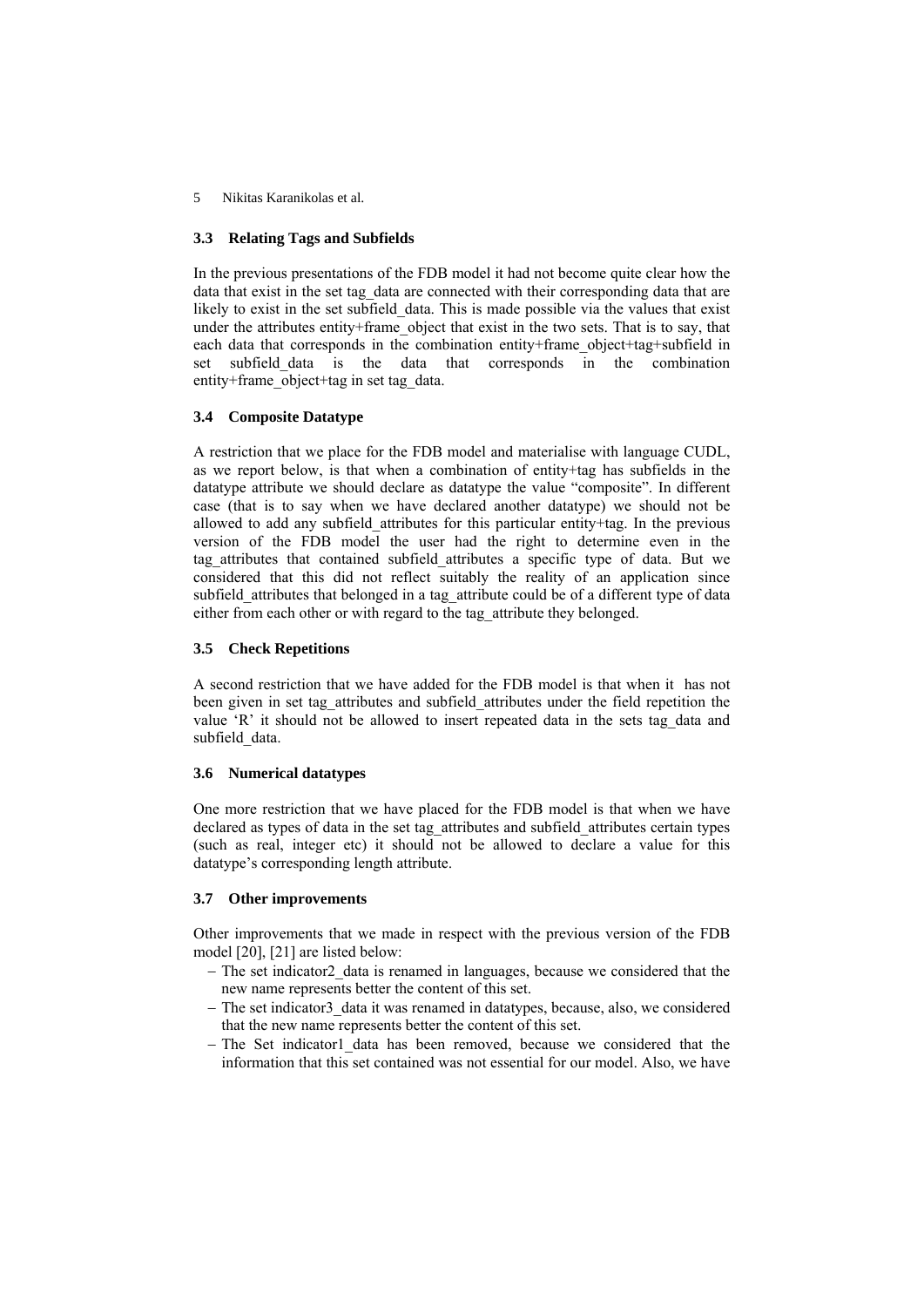removed the attribute tag\_indicator1 from the tag\_attributes set that it referred in the values of the set indicator1 data.

# **4 The CUDL Language Syntax and Semantics**

# **4.1 General description**

CUDL allows the specification of queries in a high-level, declarative manner. For example, to select rows from a data source, the user needs only to specify the criteria that he wants to search by; the details of performing the search operation efficiently is left up to the system, and is invisible to the user. The user provides the CUDL statement. Then an appropriate algorithm is applied to perform the task defined by the user statement: This algorithm performs a search in the metadata in order to confirm whether the structural elements (eg. tag\_attributes, subfield\_attributes) that the user specifies are valid. Afterwards it locates the subset of data that the user determines and finally it executes the statement of the user in the subset of data that he has focused. This structure allows the user/programmer to be less familiar with the technical details of the data and how they are stored, and relatively more familiar with the information contained in the data. This blurs the line between user and programmer, appealing to individuals who fall more into the 'business' or 'research' area and less in the 'information technology' area. The original vision for CUDL is to allow non-technical users to write their own data source queries. The features of CUDL presented here have been partially implemented [22], [23].

### **4.2 Assumptions**

The concept of set is fundamental to CUDL. Every nameable attribute or instance must belong to a set. In other words a set is an object that holds instances and can contain zero or more instances. Database sets can be accessed through their name (as defined in the FDB model). All sets are described by attributes which are not common to all the sets. The user can address these attributes by the names originally given to them in the definition of the FDB model.

### **4.3 Basic Constructs**

### **Arguments, Datatypes, Languages, System messages.**

A valid argument of a CUDL statement can be a string expression in quotes, a reserved keyword and numbers in any form. CUDL provides a fixed set of datatypes. We cannot define new datatypes. CUDL forces us to choose from a given set of predefined datatypes when we create or modify an instance. CUDL provides a fixed set of languages. However new languages can easily be defined. All System messages are stored in the set called sys interface. It is essential that the system messages are loaded prior to any implementation of any data source attempts as they will be used as messages to the user.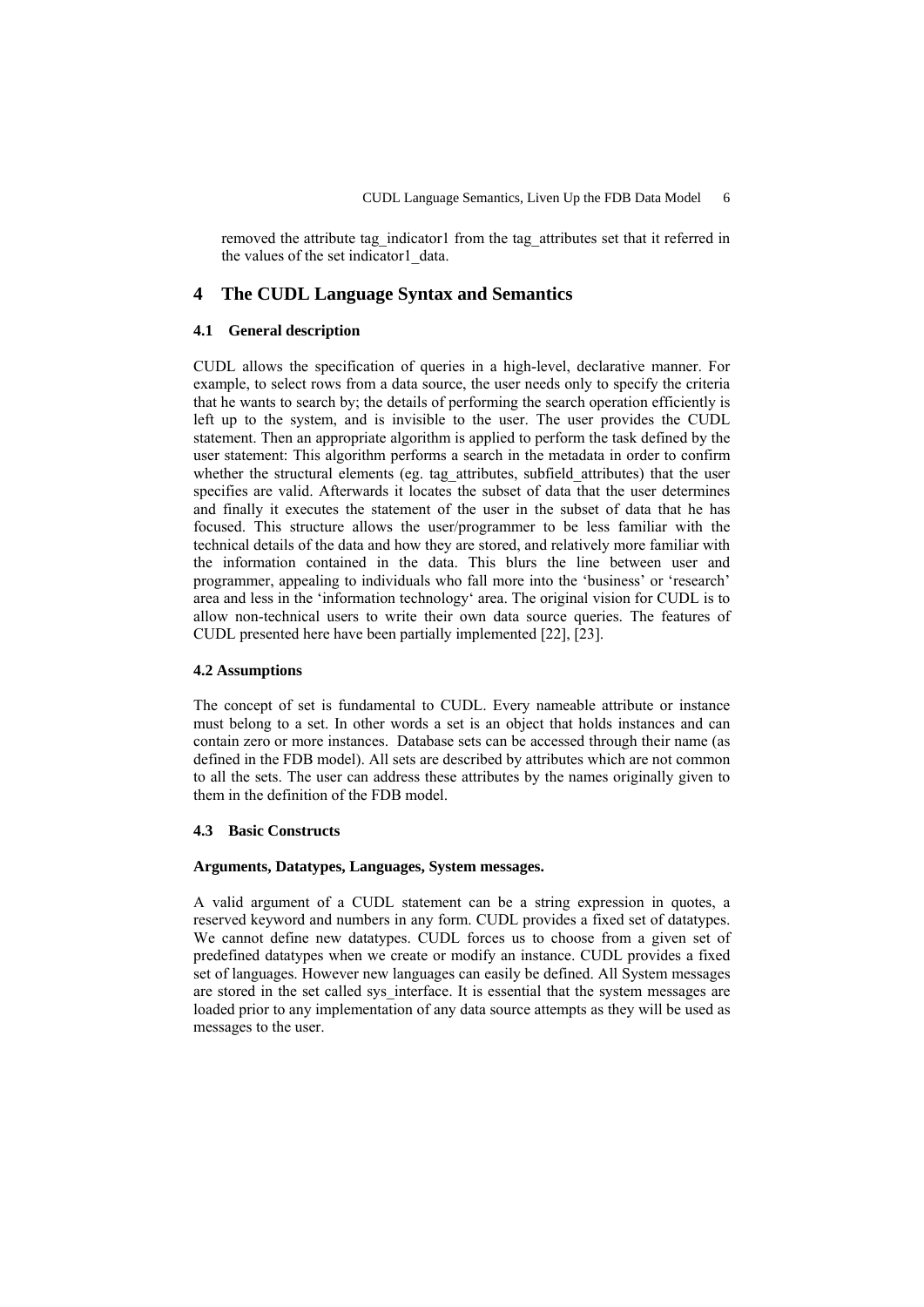#### **Statements.**

At the highest level, CUDL language statements can be broadly categorized as follows into three types: Data Definition Language (DDL) which defines the structure of the data, Data Control Language (DCL) which defines the privileges granted to the database and Data Manipulation Language (DML) which retrieves or modifies data for the users.

#### *Data definition.*

The most basic statements of DDL are the 'Create' and 'Remove' statements. 'Create' causes an object (a set (or sets), for example) to be created within the data source. 'Remove' causes an existing data source to be deleted, irretrievably, or an existing element (set) within a data source to de deleted (along with the instances in it), also irretrievably. A required condition for the use of the DDL statements is that the sets of metadata have been created which happens once.

#### *Data control.*

The second group of CUDL keywords is the Data Control Language (DCL). DCL handles the authorisation aspects of data and permits the user to control who has access to see or manipulate data within the data source. Its two main keywords are: 'Permit' that authorises a user to perform an operation or a set of operations and 'Restrict' that removes or restricts the capability of a user to perform an operation or a group of operations.

#### *Data manipulation.*

The third group of keywords is the Data Manipulation Language (DML). This group contains four basic statements: FIND, ALTER, DELETE, ADD. These statements are used most often by application developers. DDL and DCL statements are commonly used by a database designer and database administrator for establishing the database structures used by an application. We should mention that we will show the results of the CUDL statements as these will be presented to the user and not as they are stored in the sets of the FDB application.

# *- Find*

The most frequently used operation in data sources is the data retrieval operation which retrieves instances from a set. The FIND statement specifies which attributes to include in the result set. Find is used to retrieve zero or more instances from one or more sets in a data source. In the following, we present the semantics of the find statement for retrieval from schema. A hash symbol  $(\#)$  always introduces a statement.

#### # Find entities,

We will have the result shown in Table 1.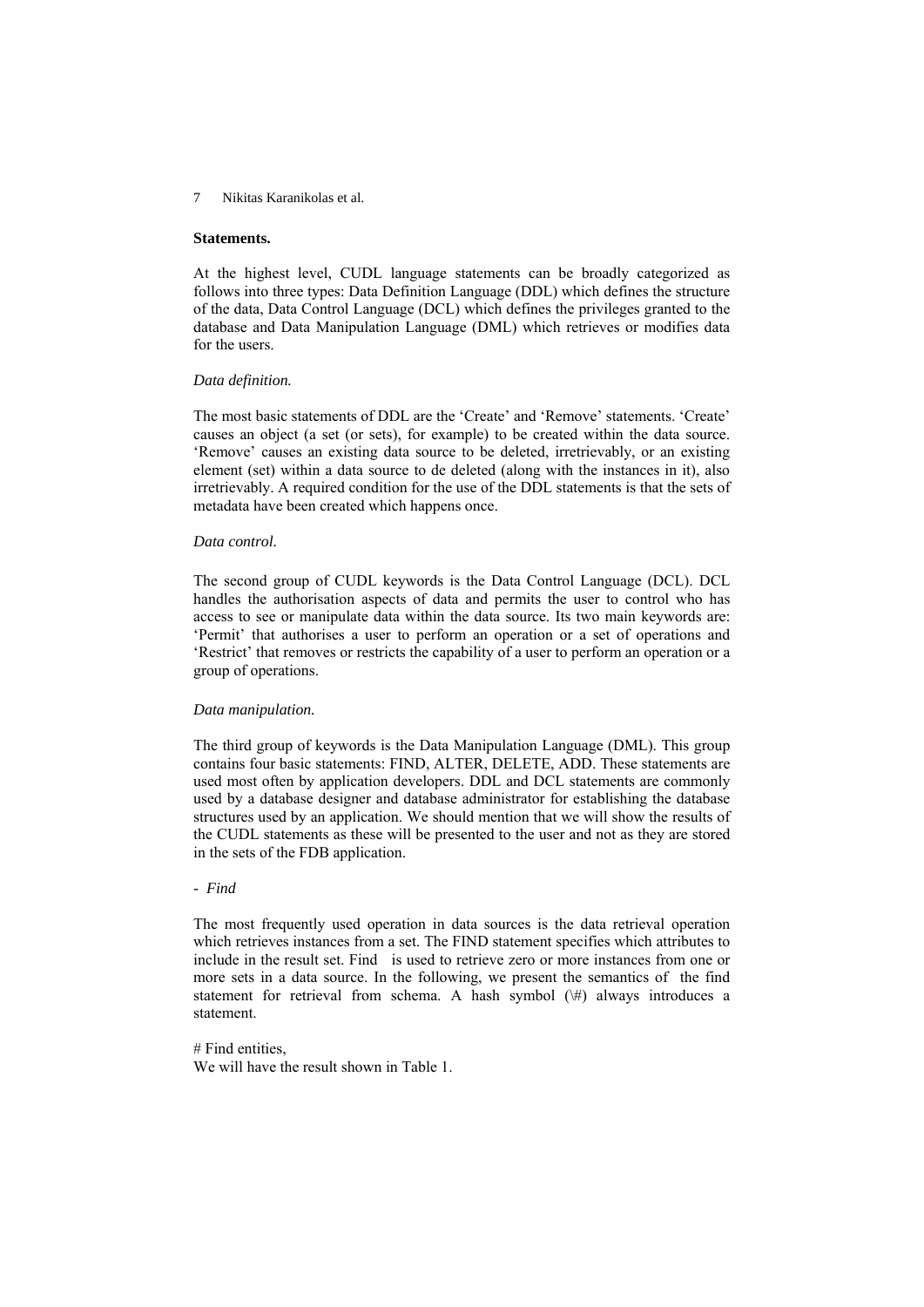# **Table 1.**

| Entity  |
|---------|
| Videos  |
| ustomer |

This query seeks for values in the sets of FDB. The result is the values that satisfy the search criteria or all the values of a set (as it appears in the example above). The resulting information of the query is drawn in only one virtual collection. The algorithm that our prototype CUDL interpreter performs for the above example is the following:

```
Select title from entities 
Insert the results of the previous query into a new virtual set 
called set1 
If set1 = \emptyset Return a suitable message to the user 
Else 
     For every tuple in set1 
        Select message from messages where message id = title Replace the value of title in the set1 with the value of 
        message 
     Endfor 
     Return set1 to the user 
Endif
```
Find entities except 'videos'

# Find tag\_attributes It retrieves all the tag\_attributes.

# Find tag\_attributes group to entity

# Find tag\_attributes when title = 'DVD\_code' The result of this statement is shown in Table 2.

# **Table 2.**

| <b>Entity</b>          | Tag Title | Occurrence   Repetition   Authority   Language   Datatype   Length |  |         |      |  |
|------------------------|-----------|--------------------------------------------------------------------|--|---------|------|--|
| Videos                 | DVD code  |                                                                    |  | English | Char |  |
| Customer <sup>15</sup> | DVD code  |                                                                    |  | English | Char |  |

# Find tag\_attributes except 'name'

In the following, we present the semantics of the find statement for the retrieval from Schema in combination with Boolean Operators.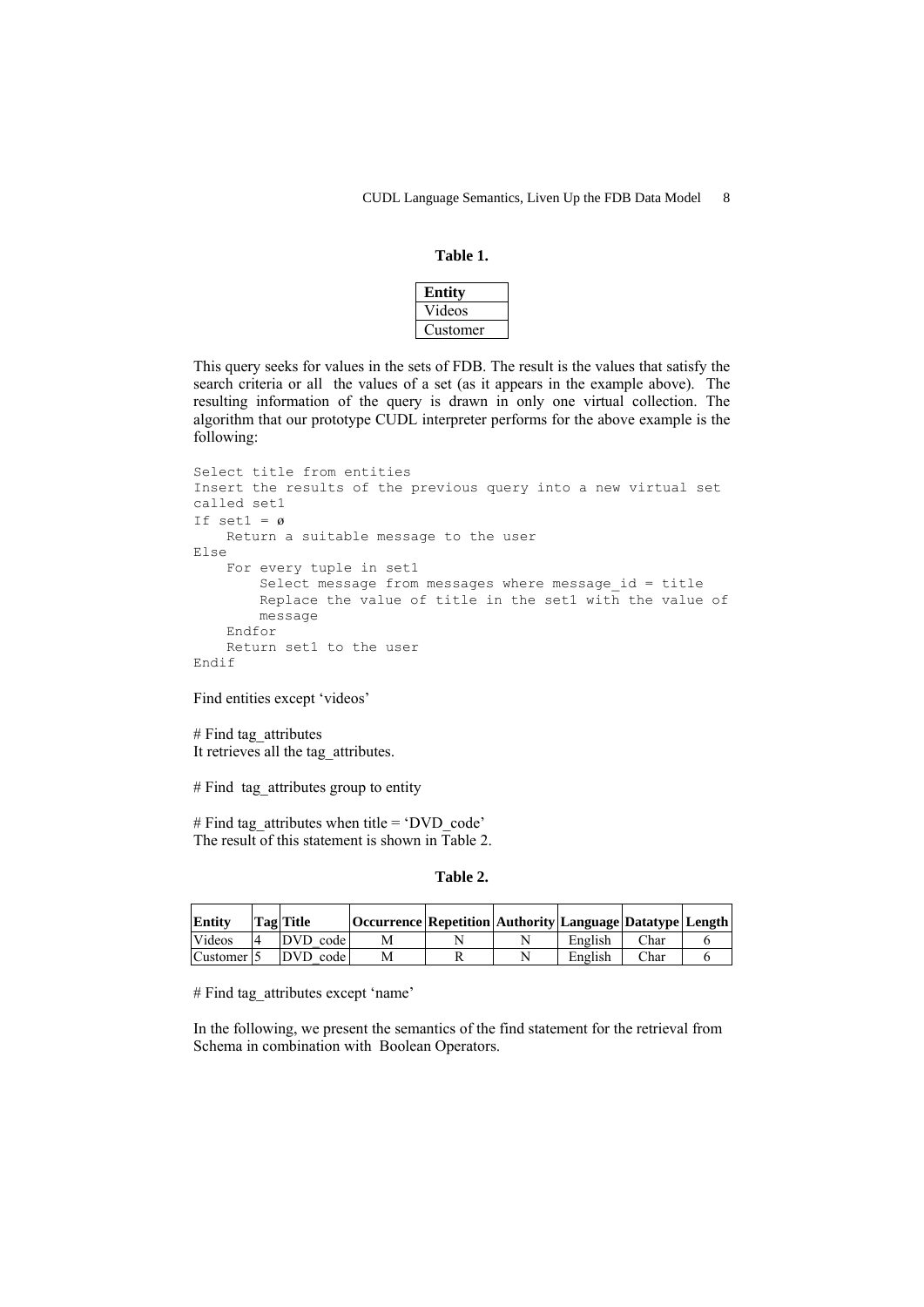# Find tag\_attributes when entity = 'videos' and title = 'actors'

# Find tag\_attributes when entity = 'customer' and repetition='r' and datatype='char' The result of this statement is shown in Table 3.

| 'able |  |
|-------|--|
|-------|--|

| <b>Entity</b> |                 | Tag  Title   Occurrence   Repetition   Authority   Language   Datatype   Length |  |         |      |  |
|---------------|-----------------|---------------------------------------------------------------------------------|--|---------|------|--|
| Customer      | I DVD I<br>code | M                                                                               |  | English | Char |  |

In the following, we present the semantics of the find statement for data retrieval.

# Find data when entity = 'customer' and tag = 'cust code' This statement retrieves the codes of the customers (the projected field is cust code). This will result in the set shown in Table 4.

|  |  | anı |  |
|--|--|-----|--|
|--|--|-----|--|

| <b>Entity</b> | Frame object | Tag       | <b>Repetion</b> | <b>Chunk</b> | <b>T</b> data |
|---------------|--------------|-----------|-----------------|--------------|---------------|
| customer      |              | cust code |                 |              | Cust0001      |
|               |              |           |                 |              | Cust0002      |
|               |              |           |                 |              | Cust0003      |
|               |              |           |                 |              | Cust0004      |

Informally this statement takes the sequence of all customers and creates a sequence of their 'cust\_code'. The result of typing in this query is that a sequence of 'cust CODE' is printed out. Looking more closely at the query, it is built out of three sets, entities, tag\_attributes and tag\_data. Customer is a value contained in the entities set and has a tag\_attribute 'cust\_code' that generates a sequence of the codes of customers. Here we have to state that a fourth set, the set messages, is invoked in the implementation algorithm hidden behind the query. The implementation algorithm is the following:

```
SELECT message id FROM messages WHERE message = 'customer'
Select frame entity id from entities where title = message id
Insert the results of the previous query into a new virtual set
called set1 
SELECT message id FROM messages WHERE message = 'cust code'
Select tag_attributes.tag from tag_attributes where title =
message_id 
Insert the results of the previous query into a new virtual set 
called set2 
If (set1 = \varnothing) or (set2 = \varnothing)
     Return a suitable message to user 
Else
```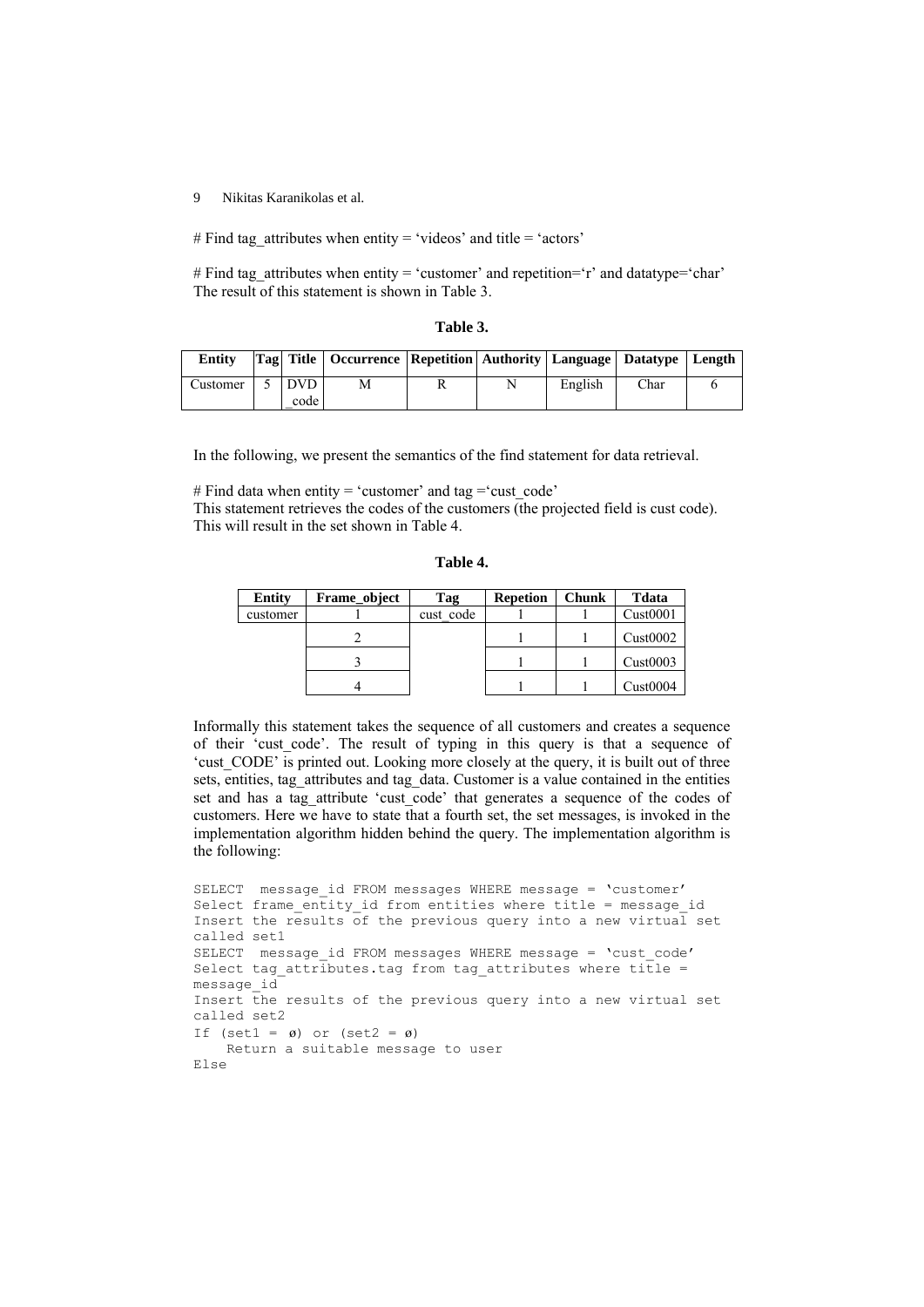```
 Select entity, frame_object, tag, repetition, chunk, tdata 
    from tag data where entity = frame entity id and
    tag attributes.tag = tag data.tag
     Insert the results from the previous SQL statement into a 
    new virtual set called tag_data1 
    If tag datal = \varnothing Return a suitable message to user 
     Else 
        For every tuple in tag data1
             Replace the entity value with the value 'customer' 
            Replace the tag value with the value 'cust code'
         Endfor 
        Return the set tag data1 to the user
     Endif 
Endif
```
# Find data when entity = 'videos' and tag = 'title' This statement retrieves the titles of the videos (the projected field is 'title').

# Find data when entity = 'videos' and tag = 'title' frame Notice that by adding the keyword *frame* we take all the data of all the tags for every frame that meets the user requirements. The condition and tag='title' is unnecessary and can be excluded from the statement.

```
# Find data when entity = 'videos' and tag = 'title' restr data like 'M%' and tag =
'vear' restr data = '2003'
```
We have to mention that the conditions can be composed by a where part and a restriction part. For example the condition and tag = 'title' restr data like 'M%' has a where part tag = 'title' and a restriction part restr data like 'M%'. The fields that take place in the where part of the conditions also participate in the results (projected fields).

The algorithm behind this query is:

```
Select message id FROM messages WHERE message = 'videos'
Select frame entity id from entities where title = message id
Insert the results of the previous query into a new virtual set 
called entity_set 
Select message id FROM messages WHERE message = 'title'
Select tag attributes.tag from tag attributes where title =
message_id 
Insert the results of the previous query into a new virtual set 
called tag_set1 
{Obviously tag_set1 is either empty (ø) or has one single value} 
If tag set1 \neq \overline{\emptyset}Set tag1 = tag set1
endif 
Select message_id FROM messages WHERE message = 'year' 
select tag attributes.tag from tag attributes where title =
message id
```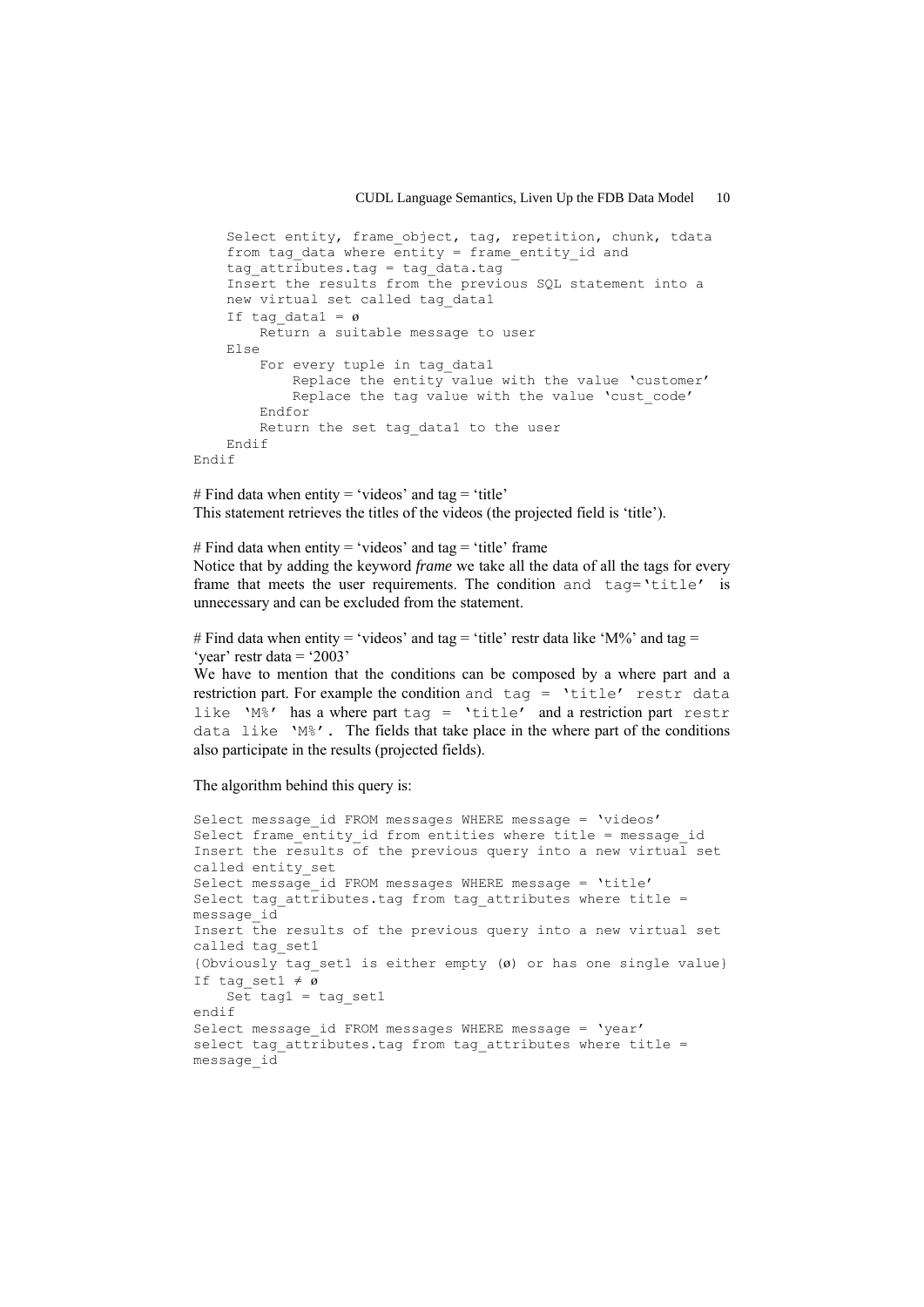```
Insert the results of the previous query into a new virtual set 
called tag_set2 
{Obviously tag set2 is either empty (\emptyset) or has one single value}
If tag set2 \neq \emptyset Set tag2=tag_set2 
endif 
If (entity set = ø) or (tag_set1 = ø) or (tag_set2 = ø)
     Return a suitable message to the user 
Else 
    select entity, frame_object,tag,repetition, chunk, tdata from
    tag data where entity = frame entity id and (tag data.tag
    \frac{1}{\pi} =tag1 and tdata like 'M%') and (tag_data.tag = tag2 and
    tdata ='2003')
     Insert the results from the previous SQL statement into a 
    new virtual set called tag_data1 
    If (tag data1 = \varnothing)
         Return a suitable message to the user 
     Else 
        For every tuple in tag data1
              Replace the entity value with the value 'videos' 
              If tag_data1.tag=tag1 
                  Replace the tag value with the value 'title' 
              Endif 
              If tag_data1.tag=tag2 
                  Replace the tag value with the value 'year' 
             Endif 
         Endfor 
        Return the set tag data1 to the user
     Endif 
Endif
```
# Find data when entity = 'videos' and tag = 'title' restr data like 'M%' and tag = 'year' rest data = '2003' and tag = 'category' This statement performs selection of data based on title and year and projection based on title, year and category.

# Find data when entity = 'videos' and tag = 'title' restr data like 'M%' and tag = 'year' rest data = '2003' HIDE or tag = 'category' restr data like 'Com%' Selection based on title and year or based on category, projection based on title and category.

# Find data when entity = 'customer' and tag = 'address' This statement results in the addresses of all the customers.

# Find data when entity = 'customer' and tag = 'address' and subfield = 'Last name' restr data = 'Karanikolas'

This statement will result in the address of the customer with Last name = 'Karanikolas'.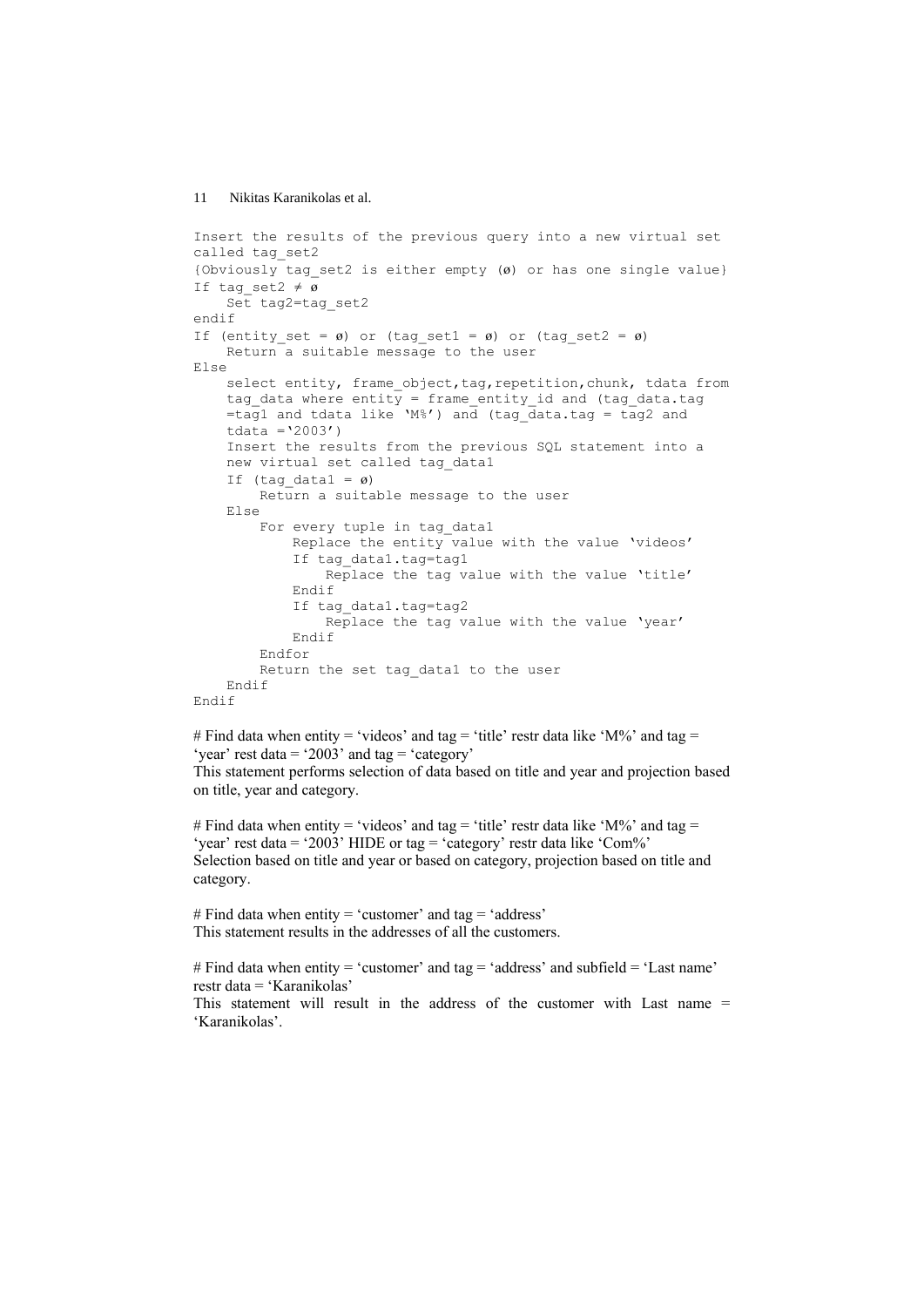# Find data when entity = 'videos' and tag = 'category' restr data LIKE 'Comed%' and subfield = 'actor1' restr data = 'Al Patsino'

Here there is a choice based on the tag 'category' and the subfield 'actor1'. Finally, we project the same fields.

# Find data when subfield = 'street' and subfield = ' Nο' and subfield = 'region' and subfield = 'p.c.' restr like ' $1\%$ '

Here we take the subfields 'street', 'No', 'region' and 'p.c' when the restriction that has been determined on the subfield 'p.c' is verified. We observe that the entity is not determined. In this case the system finds which set has all the determined subfields. If more than one entities exist that allocate all the four subfields the question is very general and it is not executed. In the opposite case results are returned. From here we can see that there is the need the names of the subfields in same entity to be unique. Otherwise the syntax of the find statement would have to become more complex so that the user will be required to determine the name of the tag as well as the name of the subfield in the where part condition.

*- Add.* 

The add statement serves two purposes: the first is to import values in sets where the metadata are kept, while the second is to import values in sets where the data are kept. For the first purpose the user must provide the values for all the attributes in the record in the order they are defined. The user can, however, optionally set only values for a subset of attributes, and then default values are inserted in the rest of the attributes.

The first example is an example of the addition of a new tag in the tag\_attributes set (a set where metadata are kept). Let us for example assume that there is no tag 'language' for the entity 'videos'. The statement:

# Add tag\_attributes entity = 'videos' title = 'language' will result in the tuple shown in Table 5 stored in the tag attributes set.

| п<br>Ш |
|--------|
|--------|

|  | Entity   Tag  Title   Occurrence   Repetition   Authority   Language   Datatype   Length |  |  |  |
|--|------------------------------------------------------------------------------------------|--|--|--|
|  |                                                                                          |  |  |  |

Note that for the attributes *Occurrence, Repetition, Authority, language, datatype, length* default values are being added automatically. However if we provide the statement:

# Add tag\_attributes entity = 'videos' title = 'language' language = 'greek' length = 10

We will get the result shown in Table 6 stored in the tag attributes set.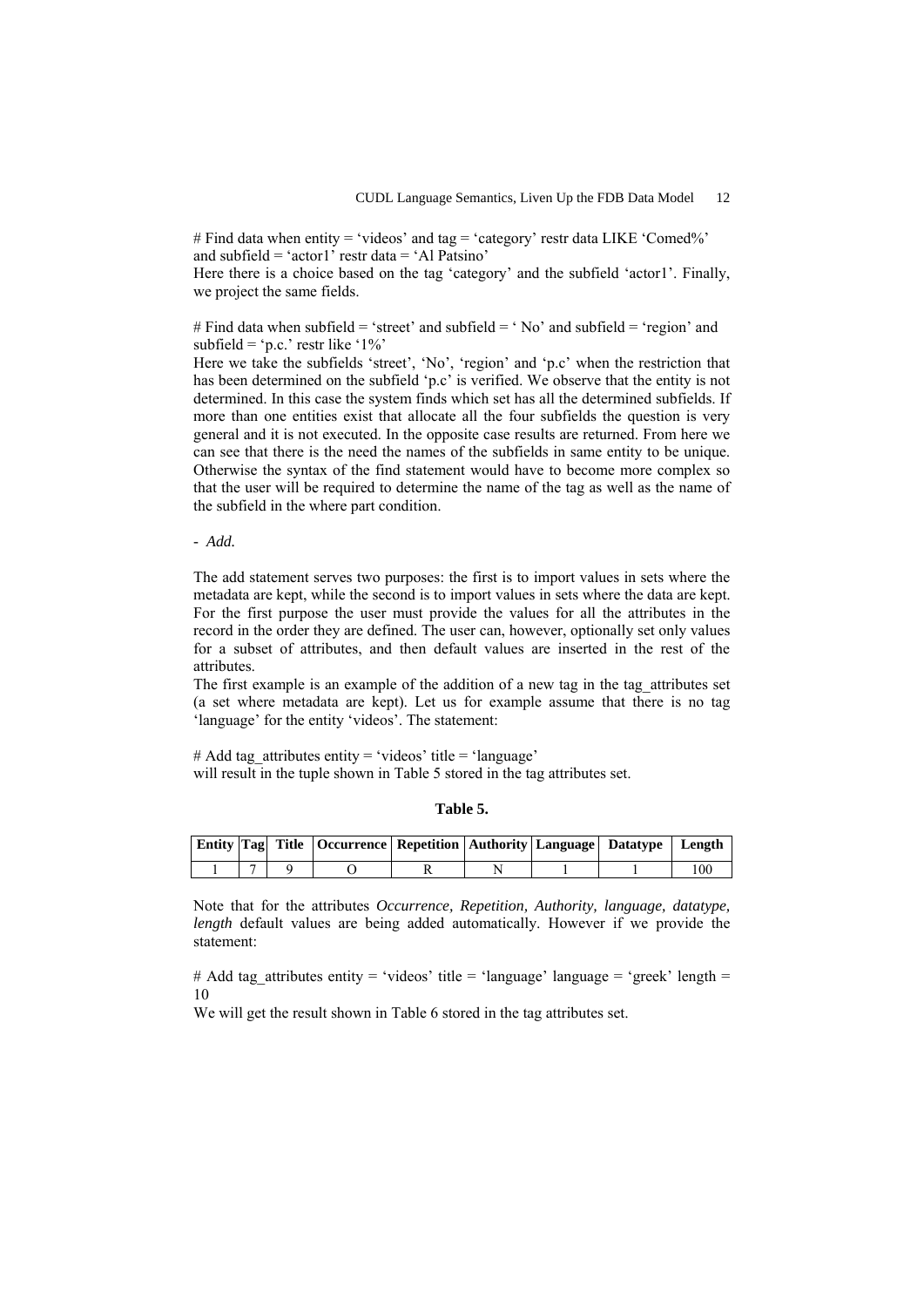### **Table 6.**

|  | <b>Entity   Tag   Title   Occurrence   Repetition   Authority   Language   Datatype   Length  </b> |  |  |  |
|--|----------------------------------------------------------------------------------------------------|--|--|--|
|  |                                                                                                    |  |  |  |

# add subfield attributes entity = 'customer' tag = 'telephone' title = 'mob phone'

In the following we are giving examples for the second purpose of Add. The next example shows the addition of data for a whole frame in the entity 'videos'.

# Add tag\_data entity = 'videos' tag = 'title' tdata = 'Movie1' new frame # Add tag\_data entity = 'videos' tag = 'title' tdata = 'A Movie' when tdata = 'Movie1' **…** 

# Add subfield data entity = 'videos' tag = 'actors' subfield = 'actor1' sdata = 'Al Patsino' when tdata = 'Movie1'

# Add subfield data entity = 'videos' tag = 'actors' subfield = 'actor2' sdata = 'Robert DeNiro' when tdata = 'Movie1'

Note that by adding the key-phrase 'new frame' the data are inserted in a new frame. Otherwise if those keywords are omitted the data are inserted in an already existing frame that the user must specify by adding the keywords *when tdata = '<some value>'*. If the user does not use the specification referred above then a suitable message is presented to him and the statement is not executed.

### *- Delete.*

Delete removes a specified instance or a group of instances from a set. Here we have an example of a delete statement for the removal of an instance from a metadata set:

# Delete tag\_attributes when entity = 'videos' or title = 'actors'

This will result in the deletion from the set tag\_attributes of all the values that correspond to the combination of the entity 'videos' and the tag 'actors'. The deletion will only occur under the condition that there do not exist data for the 'actors' tag and also the specified tag does not participate in any authority link (set authority\_links).

Below we have an example for the deletion of a whole frame from the entity 'videos' (remove an instance from a data set):

# Delete tag\_data when entity = 'videos' and tag = 'DVD\_code' restr tdata = 'Vid01' whole frame

We have to mention that the set 'catalogue' is affected as well, by this delete statement. As the set catalogue is used to keep the values of the entity and each frame for this entity that the set tag\_data contains, since a whole frame from the set tag\_data was erased the corresponding entity and frame from the set catalogue should be erased too.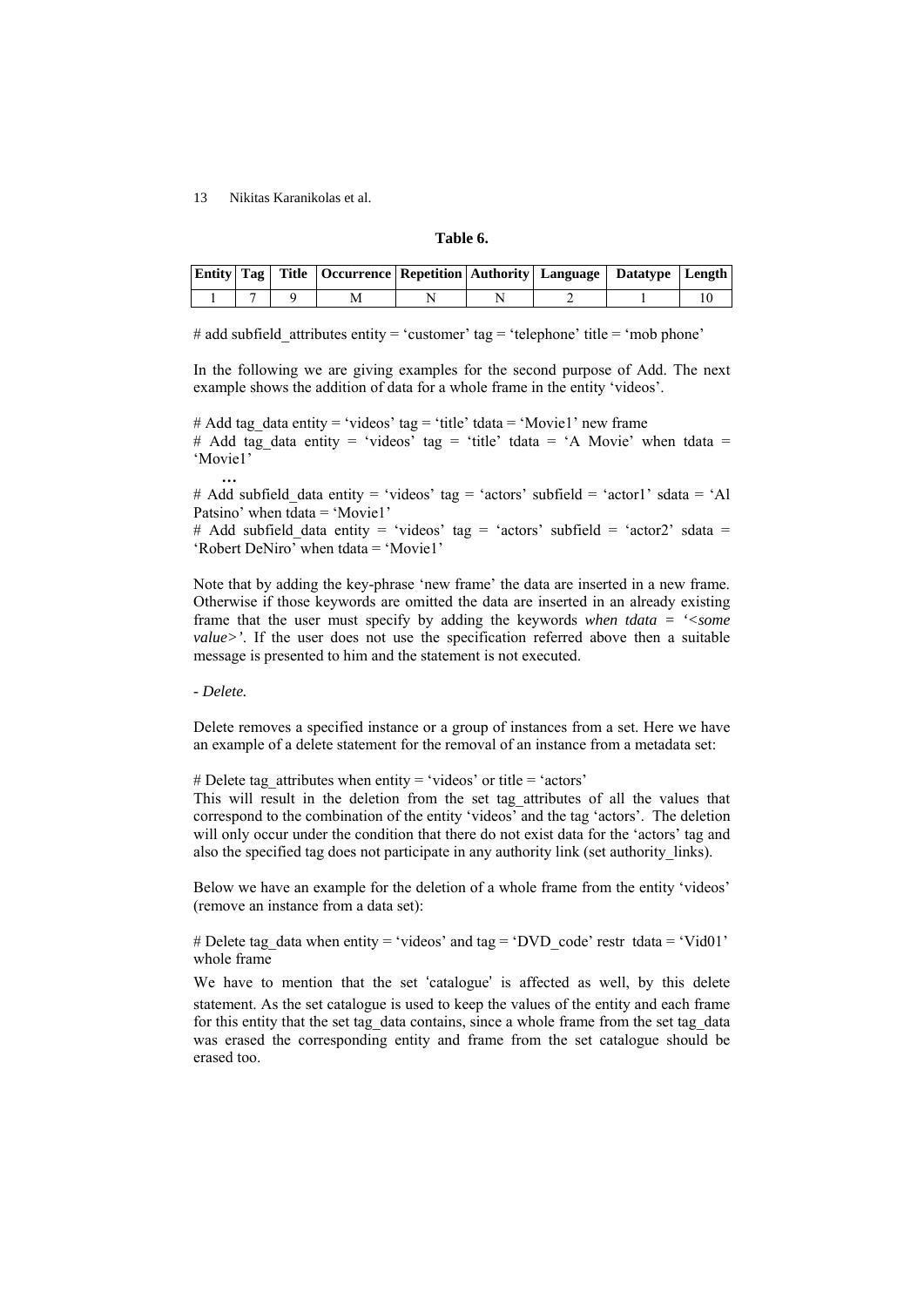### *- Alter.*

The alter statement serves two purposes: the first is to alter values in sets where the metadata are kept, while the second is to alter values in sets where the data are kept. Below we present examples for the first purpose of the alter statement (alter values in sets where the metadata are kept)

Let us assume that we want to have the possibility to insert two or more different addresses for one customer. This means that we have to set the repetition attribute in the subfield\_attributes set to 'R' for all the subfield\_attributes that refer to the address. The CUDL statement we will use is the following:

# Alter tag\_attributes repetition = 'n' with 'r' when entity = 'customer' and title = 'address'

The next is an example to show the second purpose of alter (alter values in sets where the data are kept).

# Alter tag\_data set 'title' = 'Movie1' when entity = 'videos' and tag= 'DVD\_code' restr data = 'Vid01' and tag = 'title' restr data = 'Movie1'

# **5. Discussion, Conclusions and Future Work**

We have presented a robust language which is capable to present to users the FDB model's features as easily understandable virtual extensions of the relational model. This language has consistent statement constructions that can be easily absorbed. For example the condition part of a find (retrieve data) statement has exactly the same structure with the condition part of an alter (update data) statement. Moreover the CUDL language has great expression power as it is documented in [23].

There are also some other recent efforts for building systems supporting schema evolution, multi-value fields and multi-attribute fields. However our effort has a greater theoretical substructure and can be exploited more widely than other efforts. In order to support our allegation we can mention that, in contrast to CAIRN, CUDL language can be implemented as a driver (or as an extra shell) between an application and a relational DBMS. On the other hand CUDL still has room for improvements and can be benefited from other efforts. For example CAIRN systems permit users to define retrieval conditions that demand the simultaneous existence of two (or more) distinguished values in the same record (frame). This is a feature that CUDL does not support yet. Such features and others, more technical ones, are those that are going to attract our attention in the future. An example of a more technical feature that we are going to attack, is that the parts of a selection restriction (*where part* and *restriction part*) should both become optional.

# **References**

1. Andany, J., Leonard, M., Palisser, C.: Management of schema evolution in database. In Proc. of the 17th VLDB Conf., Barcelona (1991) 161-170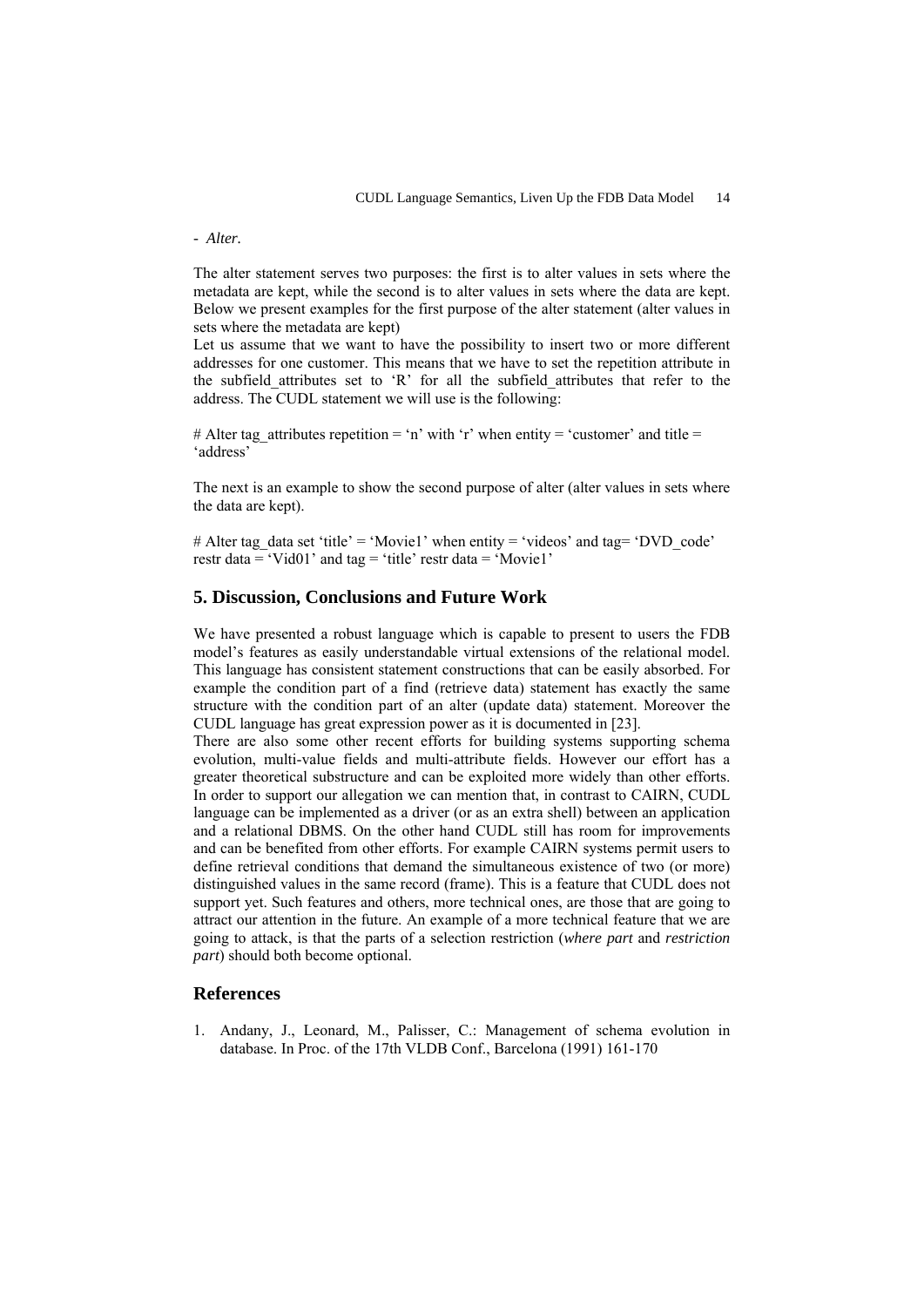- 15 Nikitas Karanikolas et al.
- 2. Banerjee, J., Kim, W., Kim, H. and Korth H.F.: Semantics and Implementation of Schema: Evolution in Object-Oriented Databases. ACM SIGMOD, Vol. 16, No. 3 (1987) 311 - 322
- 3. Bertino, E.: A View Mechanism for Object-Oriented Databases. In: Pirotte, A., Delobel, C. and Gottlob G. (eds): Proc. of Advances in Database Technology (EDBT'92) - 3rd international Conference on Extending Database Technology, Lecture Notes in Computer Science, Vol. 580, Springer (1992) 136-151
- 4. Bratsberg., S. E.: Unified Class Evolution by Object-Oriented Views. In proceedings of the Internaltional Conference / the Entity-Relationship Approach, Springer Verlag (1992) 423-439
- 5. Cattel, R.: The object database standard. Odmg 2.0 (Morgan Kaufmann Series in Data Management Systems). Morgan Kaufmann, San Francisco, California (1997)
- 6. Clamen., S. M.: Schema Evolution and Integration. Distributed and Parallel Databases, Special issue on distributed/parallel database object management, Vol. 2, No. l (1994) l0l-126
- 7. Ferrandina, F., Meyer, T., Zicari, R., Ferran, G., Madec, J.: Schema and database evolution in the O2 object database system. Proceedings of the 21th International Conference on Very Large Databases (VLDB '95), Zurich (1995) 170-181
- 8. Hennessy, M.: The semantics of programming languages: an elementary introduction using structural operational semantics. John Wiley  $\&$  Sons, New York (1990)
- 9. Karanikolas, N. and Skourlas, C.: Shifting from legacy systems to a Data Mart and Computer Assisted Information Resources Navigation framework. 5th International Conference On Enterprise Information Systems (ICEIS) Angers, France (April 23-26, 2003)
- 10. Karanikolas N.: Low cost, cross-language and cross-platform Information Retrieval and Documentation tools. Computing and Information Technology (CIT) Journal, vol. 15, No 1 (2007)
- 11. Kazimierz Subieta: Semantics of Query Languages for Network Databases. ACM Transactions on Database Systems (TODS) Volume 10, No 3 (1985) 347 – 394
- 12. McKenzie, E. and Snodgrass, R.: Scheme evolution and the relational algebra. Information Systems, Vol. 15, No. 2 (1990) 207–232
- 13. Mohamed A.-N., Estublier, J.: Schema evolution in software engineering databases - a new approach in Adele environment.*,* Computers and Artificial Intelligence, Vol. 19 (2000)
- 14. Niemi, T., Christensen M. and Jarvelin, K.: Query language approach based on the deductive object-oriented database paradigm. Journal of Information & Software Technology, Vol.42, No. 11 (2000) 777-792
- 15. Roddick, J.F.: Schema evolution in database systems: an annotated bibliography. SIGMOD Record (1992) 35 - 40
- 16. Monk, S. and Sommerville, I.: Schema Evolution in OODBs Using Class Versioning. SIGMOD RECORD, Vol. 22, No. 3 (1993) 16 - 22
- 17. Skarra, H. A. and Zdonik, S. B: Type Evolution in an Object-Oriented Database. In Mit Press Series In Computer Systems, Research directions in object-oriented programming, MIT Press, Cambridge, MA, USA (1987) 393 - 416